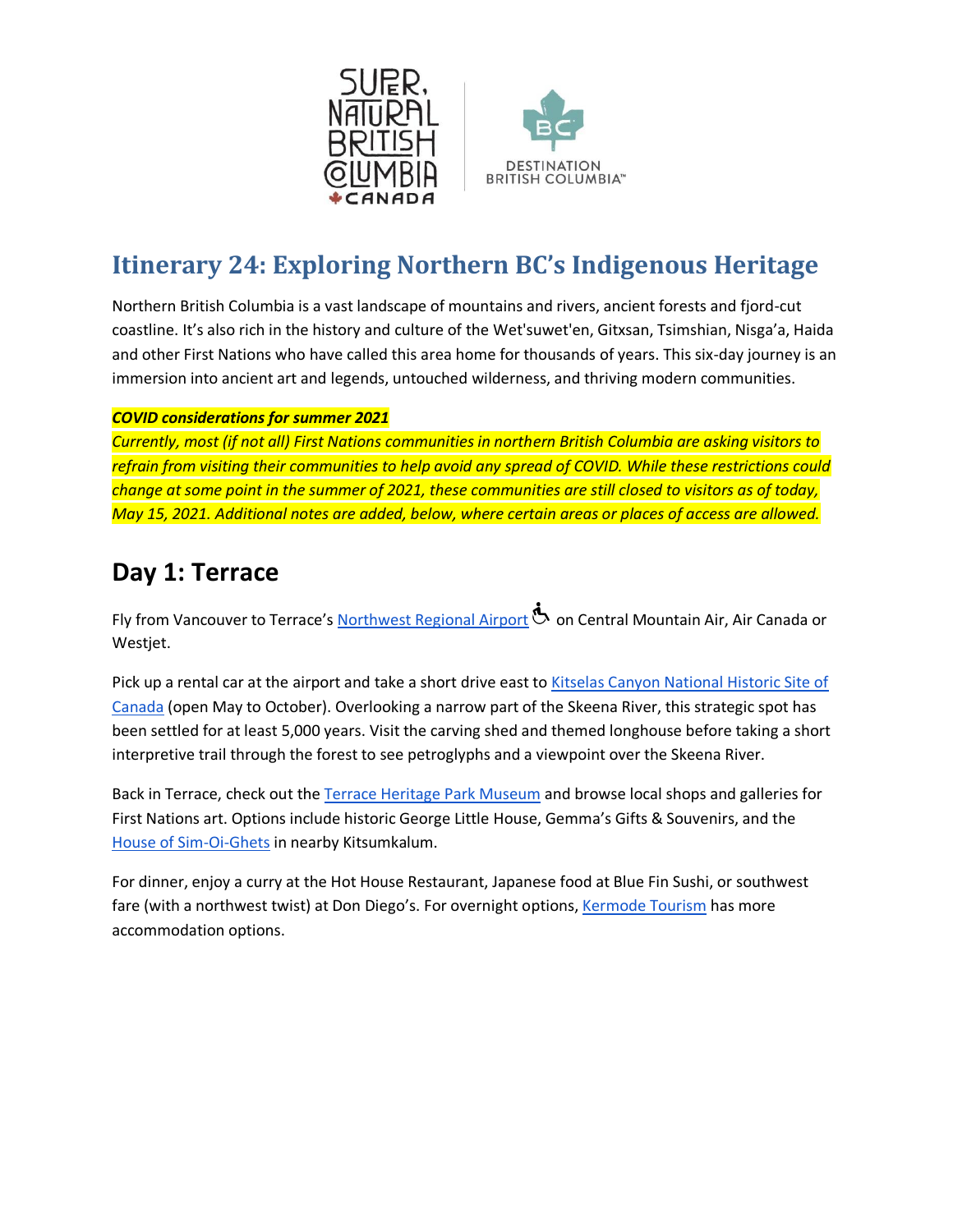

# **Day 2: The Nass Valley and the Nisga'a Memorial Lava Bed Park**

From Terrace head north on Highway 113 into the Nass Valley, home of the Nisga'a people. Also called the Nisga'a Highway, this scenic route winds through mountain valleys, along rivers, and past lava beds — a legacy of Canada's most recent volcanic eruption which dramatically altered the landscape 250 years ago.

You can explore this eerie moonscape in depth at the [Nisga'a Memorial Lava Bed Park](http://www.env.gov.bc.ca/bcparks/explore/parkpgs/nisgaa/), about 100 km (60 mi) north of Terrace. Pick up a self-guided auto tour map at the Park Visitor Centre and learn about the park's cultural and natural heritage. You can also canoe or kayak in Lava Lake, hike along several short interpretive trails, or join a guided walk to a viewpoint overlooking the volcanic cone.

From the park, continue another 40 km (25 mi) to the village of Laxgalts'ap, on the Nass River estuary. This village of about 500 people is home to the [Nisga'a Museum, or Hli Goothl Wilp-](http://nisgaamuseum.ca/)Adokshl Nisga'a. This striking modern building (open May to October) houses the Ancestors' Collection — more than 300 masks, robes, blankets and other artefacts which were returned to the Nisga'a from museums across Canada and now rank among the world's leading collections of Northwest Coast First Nations art.

Stop for lunch, or an overnight stay, at any of the nearby Nisga'a villages. The communities of Gitlakdamix (New Aiyansh), Gitwinksihlkw (Canyon City), Lakalzap (Greenville), Kincolith and Nass Camp all offer food and accommodation. Alternatively, head back to Terrace for the night.

#### *COVID considerations for summer 2021*

*As of mid-May, all communities in the Nass Valley are currently closed to visitors due to COVID precautions. It is unclear whether the communities will open up to visitors this summer. That being said, the [self-guided auto tour](http://www.nisgaatourism.com/auto-tour/) through the Nass Valley is currently open and visitors are able to drive through these communities (and visit stops in between these communities) so long as they don't stop within the communities, themselves.* 

### **Day 3: Kitwanga – the Hazletons – Smithers**

From Terrace, head east on Highway 16, past the spectacular peaks of [Seven Sisters Provincial Park,](http://www.env.gov.bc.ca/bcparks/explore/parkpgs/seven_sis/) to Kitwanga (Gitwangak), where the [Gitwangak Battle Hill National Historic Site](https://www.pc.gc.ca/en/lhn-nhs/bc/gitwangak) commemorates a key 18<sup>th</sup> century battle.

A few minutes north on Highway 37 (the Stewart Cassiar Highway) is the Gitanyow Historical Village and Interpretive Centre, home to one of the oldest and largest collections of totem poles in British Columbia.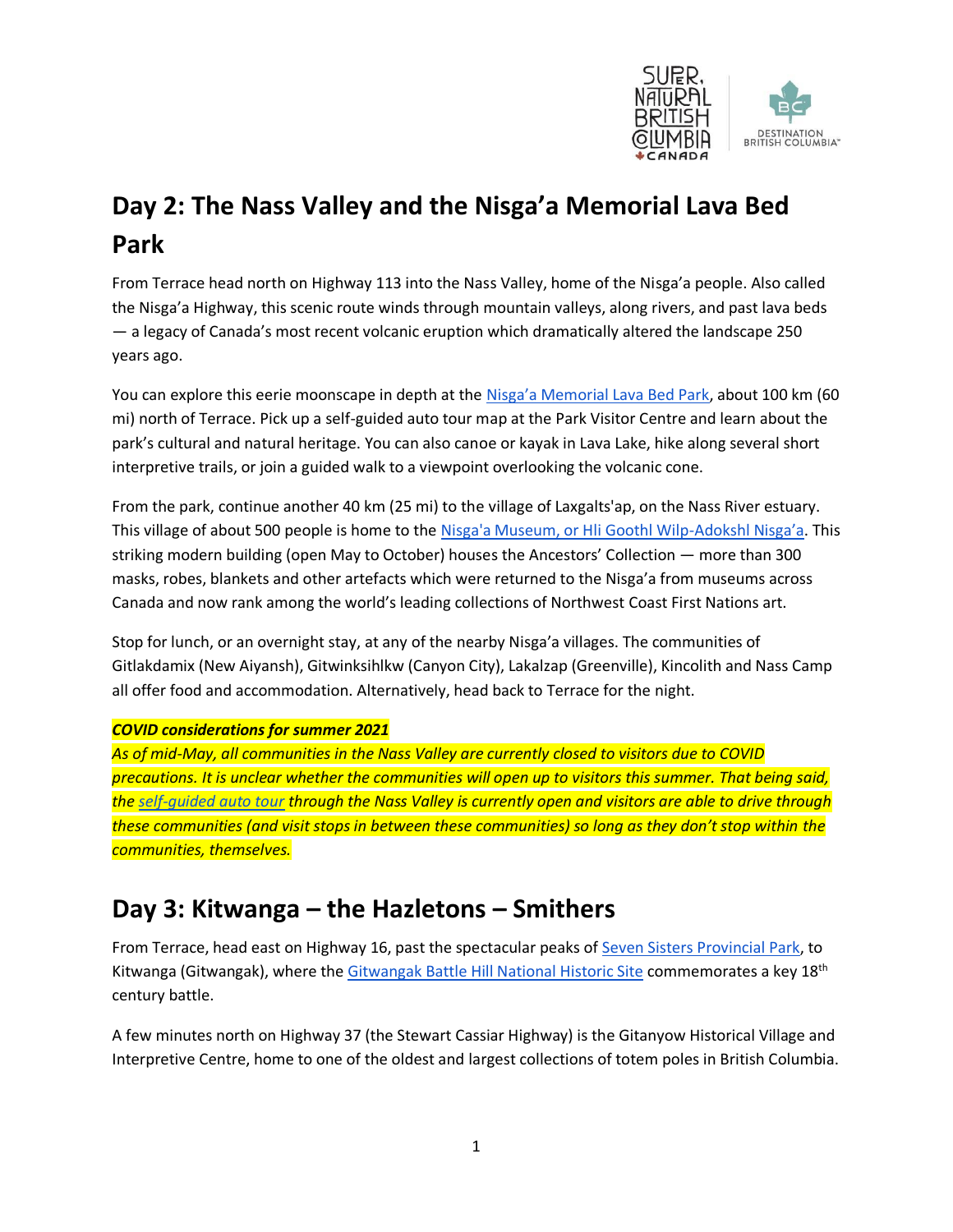

This grouping of poles was made famous by Canadian artist Emily Carr when she travelled to this area in 1928.

Returning to Highway 16, travel another 55 km (34 mi) east to New Hazelton and cross the Hagwilget Canyon Bridge, a single lane steel suspension bridge over the Bulkley River, to Old Hazelton. Founded in 1866, this riverside village is one of BC's oldest towns.

A highlight of Hazleton is the Ksan Historical Village and Museum (open May through September; main building is accessible, but the longhouses are not) where seven longhouses recreate a Gitxsan village that stood on the same riverbank site for centuries. Each of the houses, set in a row facing the river, reveals a different aspect of Gitxsan culture, from feast traditions to tales of the distant past; the on-site museum has a wealth of artifacts on display.

About half an hour further east along Highway 16 is [Widzin Kwah Canyon](http://www.moricetown.ca/economic-development/museum/) (also known as Moricetown), where, in summer, you can watch skilled Witsuwit'en fishers catch salmon using traditional gaff poles and dip nets. The Widzin Kwah Canyon House Museum (open May through September) offers Witsuwit'en cultural tours and houses artifacts as much as 6,000 years old.

Continue east on Highway 16 to Smithers, an attractive alpine-themed town at the base of Hudson Bay Mountain. Some good overnight options include the [Prestige Hudson Bay Lodge](http://www.prestigehotelsandresorts.com/locations/smithers/overview/)  $\Phi$  and Aspen Inn and [Suites](http://www.aspeninnsmithers.com/)  $\mathbf{\dot{b}}$ . Check out [Tourism Smithers](https://tourismsmithers.com/places-to-sleep) for more options of places to stay.

#### *COVID considerations for summer 2021*

*As of mid-May, the communities of Gitanyow, Old Hazelton, and Witset are currently closed for visitors. While you can make stops along the highway at viewpoints and parks, please refrain from driving into these communities until they've announced they are open for visitors.* 

### **Days 4: Smithers to Vancouver**

From Smithers, enjoy the scenic 2.5-hour drive to Terrace and your flight back to Vancouver.

### **\*\*\*Optional Two-Day Side Trip: Prince Rupert**

If you have a few more days, consider an excursion to the seaside town of Prince Rupert. From Terrace, make the 90 minute drive along Highway 16, or kick back and enjoy the scenery on [VIA Rail's](https://www.viarail.ca/en/explore-our-destinations/trains/rockies-and-pacific/jasper-prince-rupert-old) year round Skeena service. Between June and September, the train makes the two-hour run between Terrace and Prince Rupert three times a week (only once per week in 2021). You can spend two or three nights in Prince Rupert and return to Terrace by train.